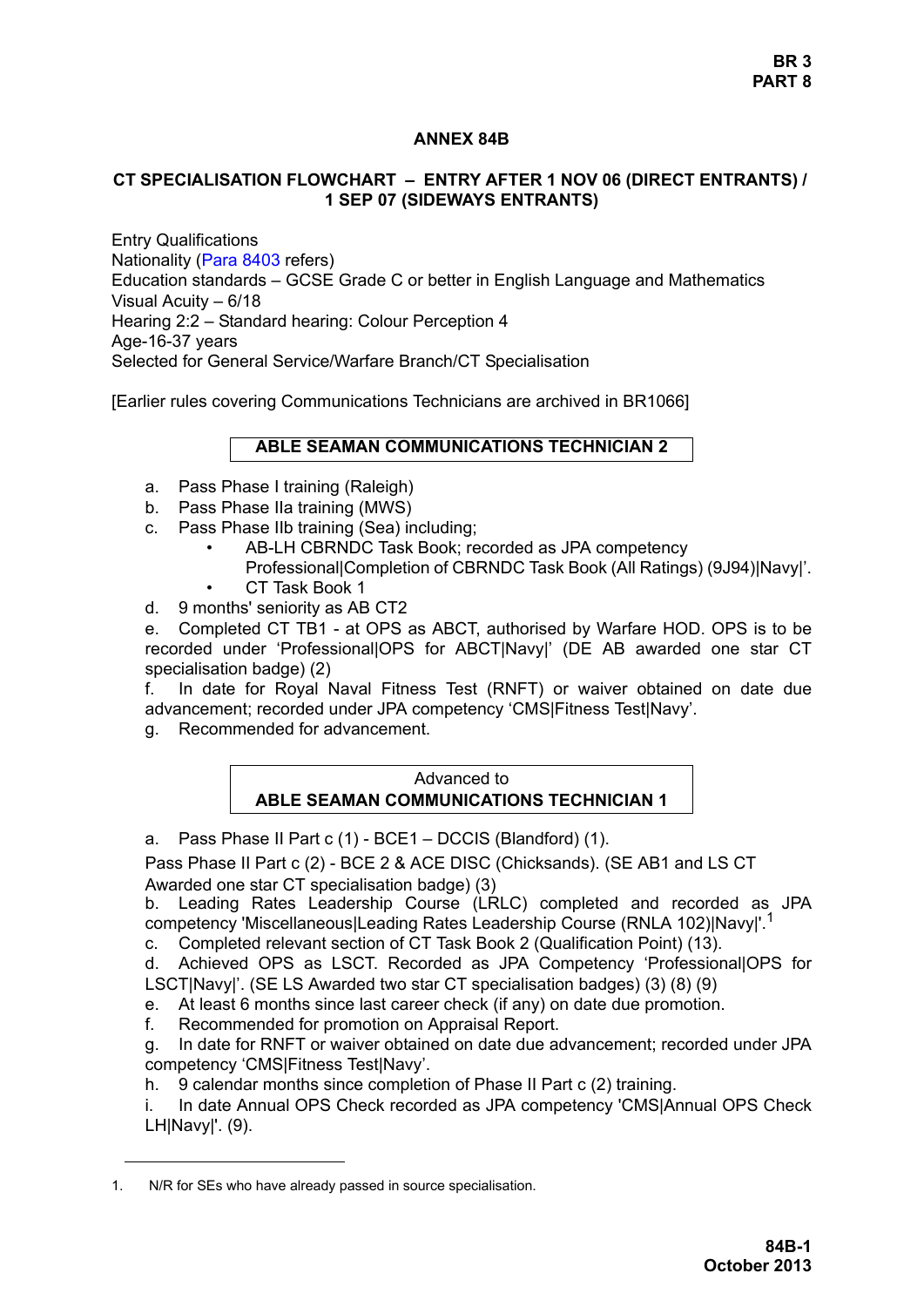# Promoted to **LEADING SEAMAN COMMUNICATIONS TECHNICIAN**

# **Petty Officer – Pre-Selection Requirements**

a. Minimum of 9 months' seniority as LSCT prior to the Streamlined Eligibility Date (SED).

b. In date RNFT or waiver obtained at SED; recorded as JPA competency 'CMS|Fitness Test|Navy|'. (15)

c. Serving on FC/OE1 or EC/2OE that expires after the nominated Common Promotion Date (CPD) (Para 6703 b sub para (7)).

d. Rating recommended for promotion on Appraisal Report by Commanding Officer at SED. (18).

# **Petty Officer – Pre-Promotion Requirements**

e. In date Annual OPS Check recorded as JPA competency 'CMS|Annual OPS Check LH|Navy|'. (9) (10)

f. Completed Senior Rates Leadership Course (SRLC) and recorded as JPA competency 'Miscellaneous|Senior Rates Leadership Course (RNLA 103)|Navy|'. (17)

g. Completed POCTQC by nominated CPD+12 months. (17).

h. In date RNFT or waiver obtained at nominated CPD (or when eligible for promotion (if later)); recorded as JPA competency 'CMS|Fitness Test| Navy|'.(16)

i. At least 6 months since last career check (if any) on nominated CPD or date due promotion (if later).

# Promoted to **PETTY OFFICER COMMUNICATIONS TECHNICIAN**

# **Chief Petty Officer – Pre-Selection Requirements**

a. Minimum of 3 years' seniority as POCT 12 months prior to the CPD (Para 6703 b sub para (3)).

b. Completed Senior Rates Leadership Course (SRLC) and recorded as JPA competency 'Miscellaneous|Senior Rates Leadership Course (RNLA 103)|Navy|'.

- c. Serving on FC/OE1 or EC/2OE that expires after the nominated CPD.
- d. At least 6 months since last career check on date due promotion.
- e. Recommended for promotion on Appraisal Report at Common Reporting Date (CRD). (18)

f. In date RNFT or waiver obtained at CRD; recorded as JPA competency 'CMS|Fitness Test|Navy|'. (15)

# **Chief Petty Officer – Pre-Promotion Requirements**

g. Completed CPOCTQC by nominated CPD+12 months. (17).

h. In date RNFT or waiver obtained at nominated CPD (or when eligible for promotion (if later)); recorded as JPA competency 'CMS|Fitness Test|Navy|'. (16)

i. At least 6 months since last career check (if any) on nominated CPD or date due promotion (if later).

> Promoted to **CHIEF PETTY OFFICER COMMUNICATIONS TECHNICIAN**

**84B-2 October 2013**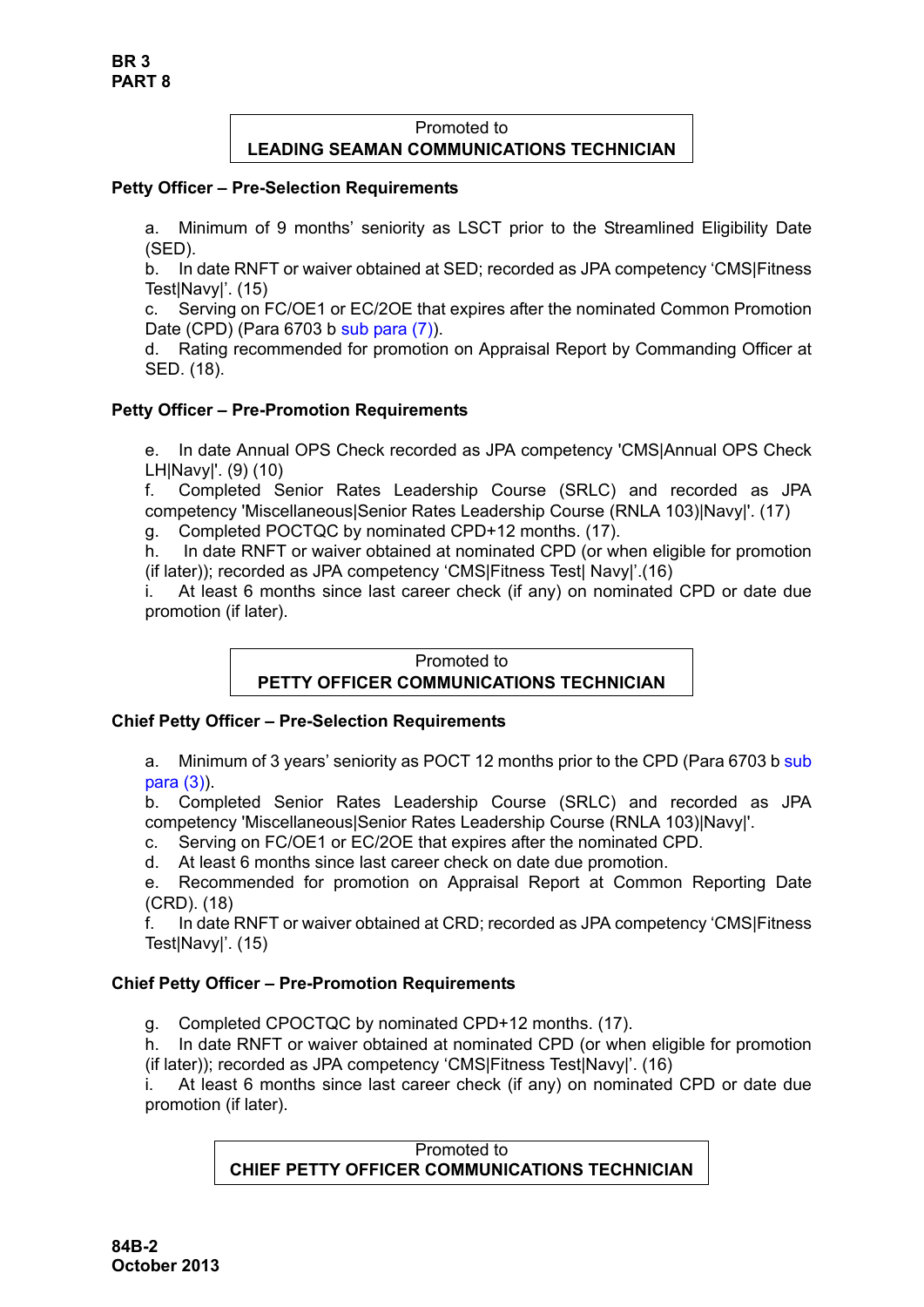# **BR 3 PART 8**

### **Warrant Officer 2 – Pre-selection Requirements**

- a. Minimum of 3 years' seniority as CPOCT 12 months prior to the CPD.
- b. Serving on FC/OE1 or EC/2OE that expires after the nominated CPD.

c. To be educationally qualified for promotion (EFP) in accordance with [Para 9642.](#page-35-0) Must have achieved minimum Level 2 Functional Skills (or equivalent) in English and Mathematics and the appropriate competence recorded on JPA.

d. Recommended for promotion on Appraisal Report at CRD.

e. In date RNFT or waiver obtained at CRD; recorded as JPA competency 'CMS|Fitness Test|Navy|'. (15)

# **Warrant Officer 2 – Pre-Promotion Requirements**

f. Completed WO2CT PQC by nominated CPD+12 months (17).

g. At least 6 months since last career check (if any) on nominated CPD or date due promotion (if later).

h. Satisfy terms of Assignment Order issued by Promotion Authority.

i. In date RNFT or waiver obtained at nominated CPD (or when eligible for promotion (if later)); recorded as JPA competency 'CMS|Fitness Test|Navy|'. (16)

#### Promoted to **WARRANT OFFICER 2 COMMUNICATIONS TECHNICIAN**

# **Warrant Officer 1 – Pre-Selection Requirements**

- a. Minimum of 3 years' seniority as WO2CT 12 months prior to the CPD.
- b. Serving on FC/OE1 or EC/2OE that expires after the nominated CPD.

c. To be EFP in accordance wit[h Para 9642.](#page-35-0) Must have achieved minimum Level 2 Functional Skills (or equivalent) in English and Mathematics and the appropriate competence recorded on JPA.

d. In date RNFT or waiver obtained at CRD; recorded as JPA competency 'CMS|Fitness TestINavy'. (15)

e. Recommended for promotion on Appraisal Report at CRD.

# **Warrant Officer 1 – Pre-Promotion Requirements**

f. At least 6 months since last career check (if any) on nominated CPD or date due promotion (if later).

g. Satisfy terms of Assignment Order issued by Promotion Authority.

h. In date RNFT or waiver obtained at nominated CPD (or when eligible for promotion (if later)); recorded as JPA competency 'CMS|Fitness Test|Navy|'. (16)

# Promoted to **WARRANT OFFICER 1 COMMUNICATIONS TECHNICIAN**

#### *Notes:*

*1. Developed Vetting (DV). The DV questionnaire will be issued to prospective CTs approximately 12 weeks prior to joining the Service. The completed DV forms must be with the DVA York, before commencing the third week of Phase I training. Any later and the DVA will be unable to process in time for the SCU module at the end of Phase IIa, which will mean affected students will be unable to continue training.*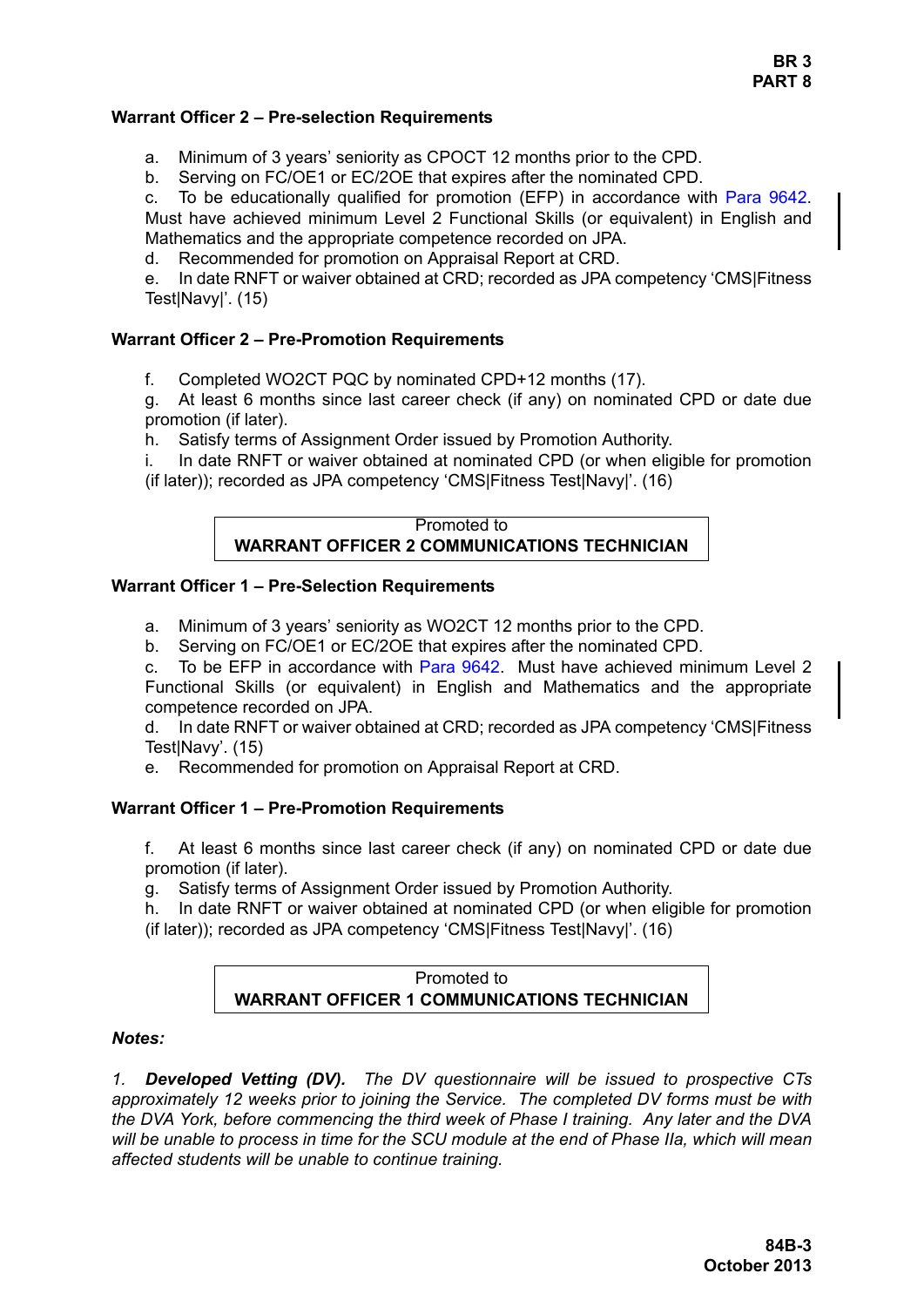#### **BR 3 PART 8**

*2. Able Seaman CT2 to Able Seaman CT1. Phase IIa training is of 18 weeks' duration and takes place at MWS Collingwood. It consists of basic communications, morse training, typing, Action Information Organisation (AIO)/Command Support System (CSS), general warfare awareness, adventurous training and an SCU module. This is followed by Phase IIb comprising 18-26 weeks of Initial Sea Training (IST), during which the AB-LH CBRNDC Task Book2 and CT Task Book must be completed and a working knowledge of the AIO gained. On successful completion of this training and achieving OPS Direct Entry AB CTs are to be awarded one star CT Specialisation badges (For Sideways Entry ratings see [Note 3](#page-3-0) [d](#page-3-1) [sub para](#page-3-2) [\(2\)](#page-3-2) and [sub para \(3\)\)](#page-3-3).*

# <span id="page-3-0"></span>*3. Able Seaman CT1 to Leading Seaman CT:*

*a. Phase II Part c (1) Training - Sideways Entrants (and Royal Marines) merge with Direct Entry CTs and commence their professional CT instruction with Phase II Part c (1), which is the Basic Communications Exploitation Part 1 (BCE 1) course comprising five weeks of communications principals, Electronic Warfare, computer and security training. This training will be conducted at the Defence College of Communications and Information Systems (DCCIS) training school at Blandford.*

*b. European Computer Driving Licence (ECDL) parts 1, 2, 3 & 7 and Touch-Typing to 12 words-per-minute and morse to twelve words per minute are prerequisite skills for commencing BCE1 training at Blandford. SEs who do not meet these pre-requisite skills should contact SCU (CTBPO) for guidance.* 

*c. Phase II Part c(2) continues the professional CT instruction at Sigint Wing, DISC in the form of the 15 week BCE 2 and the 11 week Advanced Communications Exploitation (ACE) modules respectively. The 2 week LRLC is included as an integral part of CT basic training.* 

<span id="page-3-1"></span>*d. On successful completion of all modules (i.e. on the final day of training), students will join the trained strength. The following administrative action is to be taken:*

(1) *The date of joining the trained strength is to be recorded in the CT's History Sheet.*

<span id="page-3-2"></span>(2) *Sideways Entry AB1 are to be rated ABCT1 and adopt one star CT Specialisation badges.*

<span id="page-3-3"></span>(3) *Sideways Entry LHs are to be rated LSCT and adopt one star CT Specialisation badges until reaching OPS as LSCT when two star CT Specialisation badges are awarded.*

# *4. Leading Seaman CT to Petty Officer CT:*

*a. For the CT specialisation, Selection Boards will be held each July with the number of those chosen for promotion being determined by the vacancies at the higher rate and 'merit', as identified in SJARs.* 

<sup>2.</sup> In cases where this cannot be achieved SCU should be contacted for a waiver or provision of targeted training (e.g. in HMS Bristol) that will be considered on a case by case basis.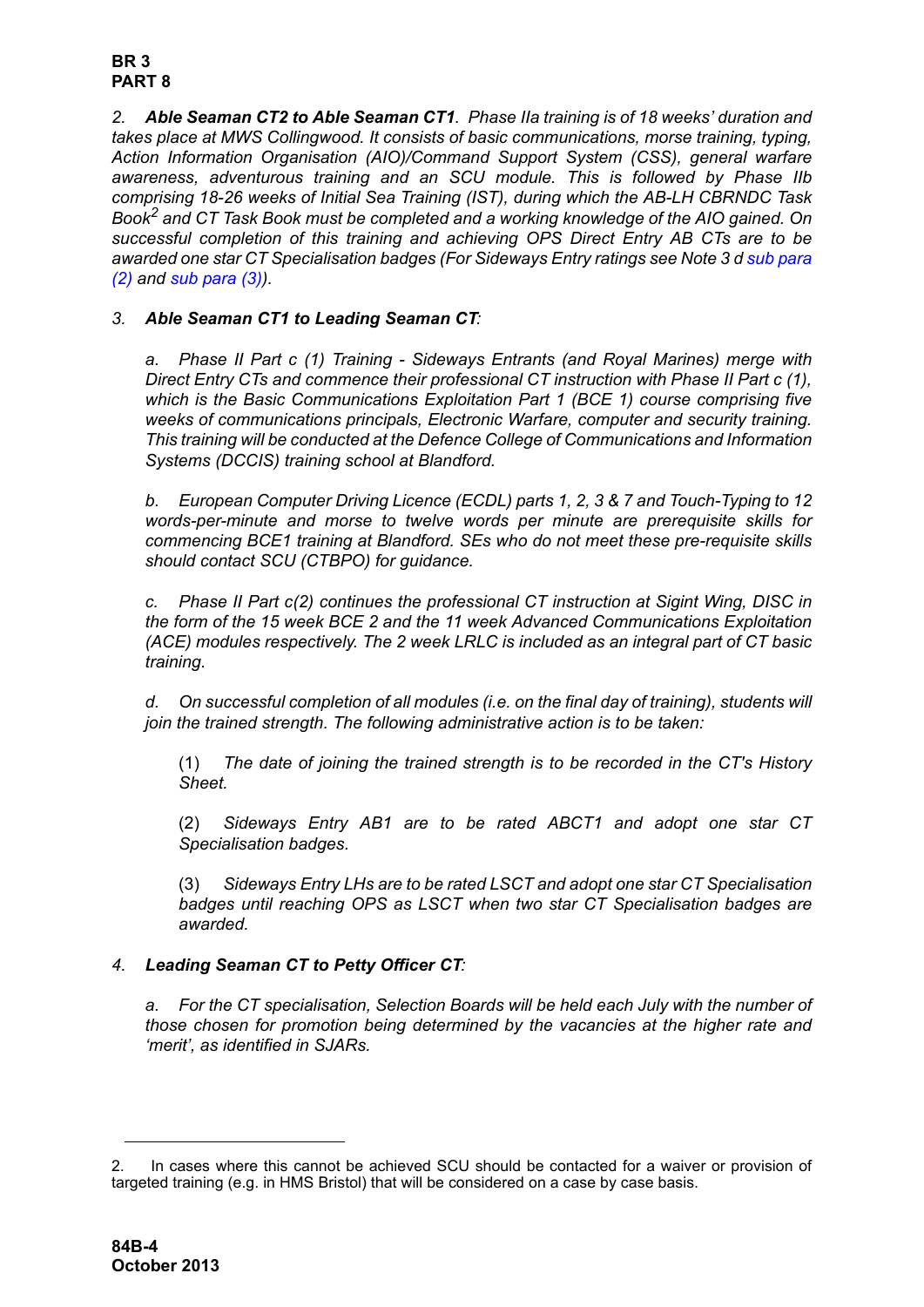*b. The Selection [Board Results] Signal is the trigger for candidates to attend the POCT Qualifying Course (POCTQC) and to be placed onto the first available SRLC. The CT Career Manager will allocate individuals to qualifying course. Where possible training should be completed within 12 months of selection.* 

c. Under normal circumstances CTs will be considered for Language or SD training when the listed requirements for promotion to POCT have been met.

d. The first AIP will be awarded on the day of promotion to POCT [\(Note 12](#page-7-0) refers).

#### *5. Petty Officer CT to Chief Petty Officer CT:*

*a. POCTs who meet the listed pre-selection requirements will be presented to the Selection Board. Selection boards will be held each October with the number of those chosen for promotion being determined by the vacancies at the higher rate and 'merit', as identified in SJARs.* 

*b. The Selection [Board Results] Signal is the trigger for successful candidates to attend the CPOCT Qualifying Course (CPOCTQC). The CT Career Manager will allocate individuals to qualifying course. Where possible, this training should be completed within 12 months of selection.* 

*c. The second AIP will be awarded on the day of promotion to CPOCT.* 

#### *6. Chief Petty Officer CT to Warrant Officer 2 CT:*

*a. CPOCTs who meet the listed pre-selection requirements will be presented to the Selection Board. Selection Boards will be held each September with the number of those chosen for promotion being determined by the vacancies at the higher rate and 'merit', as identified in SJARs.* 

*b. The Selection [Board Results] Signal is the trigger for raising RN Form S442 for successful candidates to attend the WO2CT Professional Qualifying Course (WO2CTPQC). Where possible, this training should be completed within 12 months of selection.* 

*c. The WO2CT's CPD will be 31 March - approximately 18 months after the Selection Board sits. ([Note 11\)](#page-6-0).*

#### *7. Warrant Officer 2 CT to Warrant Officer 1 CT:*

*a. WO2CTs who meet the listed pre-selection requirements will be presented to the Selection Board. Selection Boards will be held each February or March with the number of those chosen for promotion being determined by the vacancies at the higher rate and 'merit', as identified in SJARs.* 

*b. The WO1CT's CPD will be 31 March - approximately 12-13 months after the Selection Board sits. ([Note 11\)](#page-6-0).*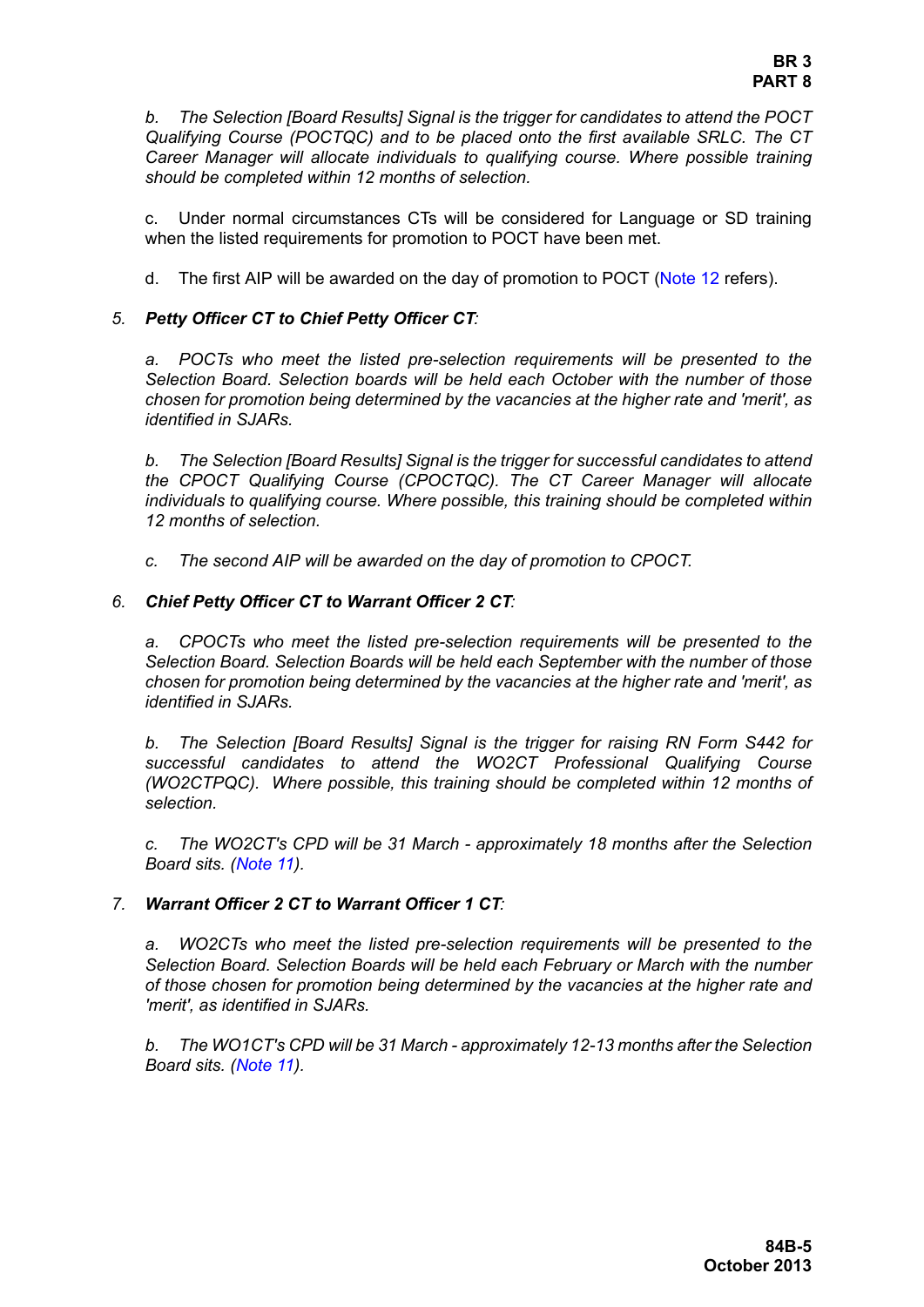### *8. CT Task Books:*

*a. In addition to the CT Task Book 1, issued for Phase II b training, another CT Task Book - Task Book 2 - will be issued immediately upon joining the CT trained strength. Individuals will be assigned to a T22 Frigate for a minimum period of 9 months to enable completion of Task Book 2.*

*b. Completion of the relevant parts of the Task Book will certify the CT at the LH OPS level and is a prerequisite for both promotion to LSCT and attending the promotion board for POCT. It should, therefore, be completed at the earliest opportunity.*

*c. Unless the delay is due to exigencies of the Service, any CT who has failed to complete the CT Task Book within two years of joining the trained strength may be considered for discharge SHORE. Where it is determined that such a situation is developing advice should be sought, in good time (circa 18 months from joining the trained strength), from the SCU.*

### *9. OPS Checks:*

*a. Completion of the CT Task Book 2 signifies the attainment of OPS for the LCT. Maintenance of this level of professional competence is to be reaffirmed at least annually, thereafter, until promotion to POCT.*

*b. OPS Checks should be administered by the ship/unit's staff under the tutelage of the HOD and should take the form of a local, oral, board based upon a selection of tasks a rating at OPS should be able to perform.* 

*c. A database of LSCT level tasks will be maintained by the SCU (TD) and made available to each unit employing CTs as required. When units need to conduct an OPS check the SCU (CTBPO) should be contacted to be issued with a selection of general task questions. Additional oral questions are then to be added by the employing unit to probe the CT's knowledge of his/her own ship/unit and operational experience.*

*d. The results of each OPS Check should be recorded in the CT's History Sheet and in JPA.*

*e. OPS Checks are to be carried out annually after completing the CT Task Book. Although individuals may request OPS Check earlier than the mandatory annual point, if they feel ready to do so, the CT Task Book must be completed before the first OPS Check can be carried out.*

*f. In exceptional circumstances some individuals may be unable to achieve the mandatory OPS Checks. Where this is the case the SCU (CTBPO) should be consulted for advice.* 

*g. A detailed description of the OPS Check process is laid down in BRd 1984 Chapter 5.*

# *10. Streamlined Eligibility Date (SED):*

*a. Following the progressive rollout from Nov 08 of the SJAR appraisal system, a fundamental change to the way individuals are presented to their relevant promotion board came into effect from 31 Mar 09. The Ratings Promotion Section will only present to promotion boards those individuals who are eligible according to JPA.*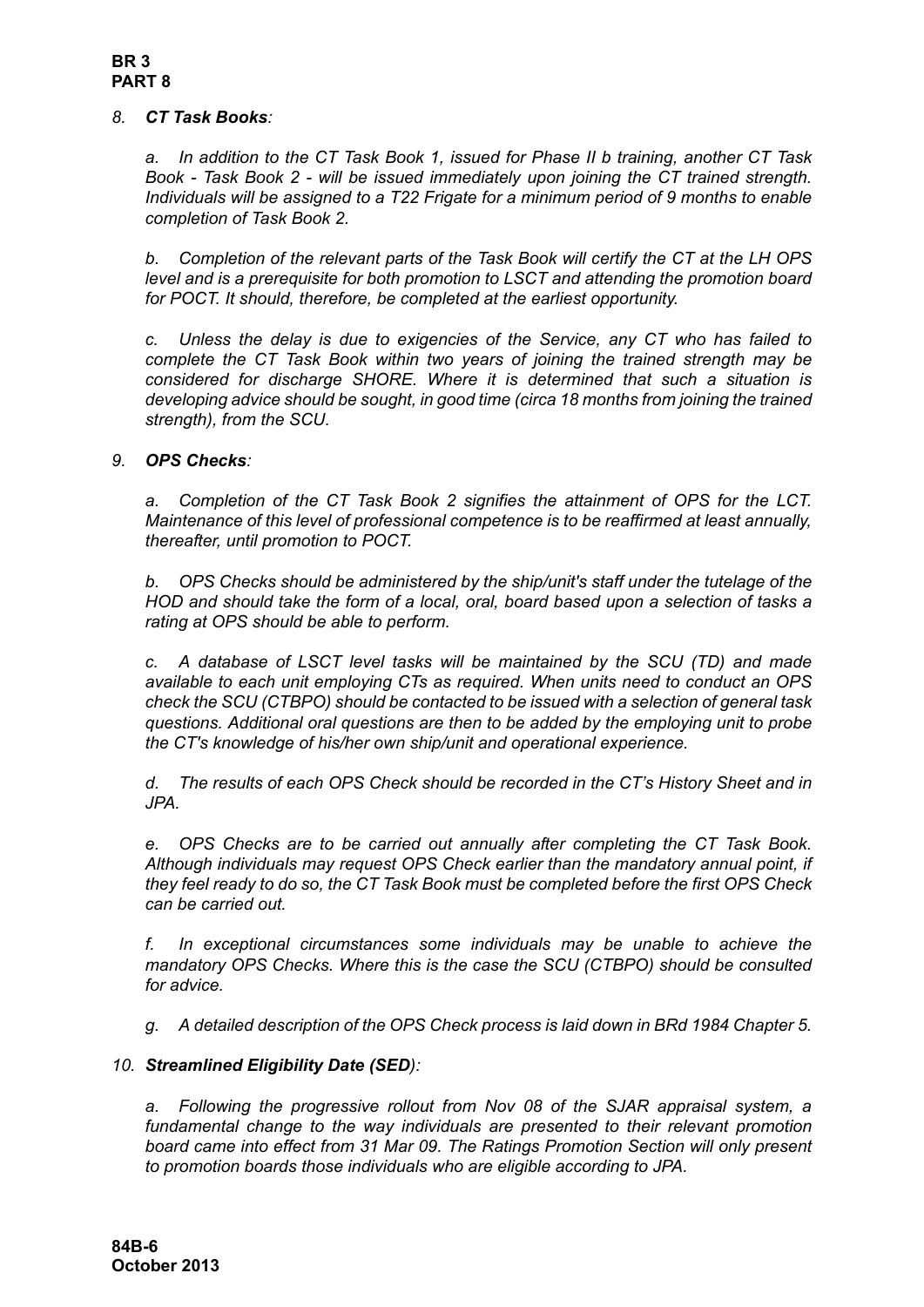*b. A main component of the promotion process is the annual OPS check. Actual conduct of the OPS Check will be a matter for onboard management but the result, which must be recorded on JPA, must certify that each individual:*

- *Has been checked and has shown the requisite knowledge laid down in the OPS for the current rate, and*
- *Is in-date for RNFT.*

*c. Prior to Selection Boards, Commanding Officers will certify achievement by individuals who have met both of the above criteria Accordingly, two new 'Annual OPS Check' competencies have been created on JPA, namely 'CMS|Annual OPS Check AB1|Navy|' and 'CMS|Annual OPS Check LH|Navy|', each with a Pass, Waiver or Fail category and End Date. For ABs and LHs to be considered for selection for promotion, the appropriate JPA 'Annual OPS Check' field must be entered on and by subsequent SED and CRDs.* 

#### <span id="page-6-0"></span>*11. Common Promotion Dates (CPD):*

*a. For promotion to PO across the Warfare Branch, there is provision for as many as three Selection Boards per annum if the sustainability of the specialisation requires it, results being announced on 31 March, 31 July and 30 November. However, because the number of CTs is small in comparison to other specialisations only one Selection Board per annum will usually be convened for promotion to POCT, which will take place in July. Selection Boards for promotion to CPOCT, WO2CT and WO1CT will be held annually.*

*b. The CPD represents the date on which an individual will be substantively promoted subject to completing PQC and LRLC/SRLC as appropriate. The CPD will be 12-18 months after the Board at which an individual was selected for promotion and will be announced in the Selection [Board Results] Signal. The CT reporting cycle is as outlined below;*

| А.                                | В.     |                   |                       | Е.                      |
|-----------------------------------|--------|-------------------|-----------------------|-------------------------|
| <b>Board</b>                      | CRD    | <b>Board sits</b> | <b>Results signal</b> | $CPD = D. + \downarrow$ |
| CPO - WO <sub>2</sub>             | 30 Jun | Sep               | By 30 Sep             | 18 months               |
| WO <sub>2</sub> - WO <sub>1</sub> | 30 Nov | Jan / Feb         | By 31 Mar             | 12 months               |

#### **Entry prior to 1 Nov 06 (DE)/1 Sep 07 (SE)**

#### **Entry after 1 Nov 06 (DE)/1 Sep 07 (SE)**

| А.               | В.         | С.                | D.                    | Е.                      |
|------------------|------------|-------------------|-----------------------|-------------------------|
| <b>Board</b>     | <b>CRD</b> | <b>Board sits</b> | <b>Results signal</b> | $CPD = D. + \downarrow$ |
| $LS - PO$        | 31 Mar     | July              | By 31 July            | 12 months               |
| PO-CPO           | 31 May     | Oct               | By 31 Oct             | 17 months               |
| CPO - WO2        | 30 Jun     | Sept              | By 30 Sep             | 18 months               |
| <b>WO2 - WO1</b> | 30 Nov     | Jan / Feb         | By 31 Mar             | 12 months               |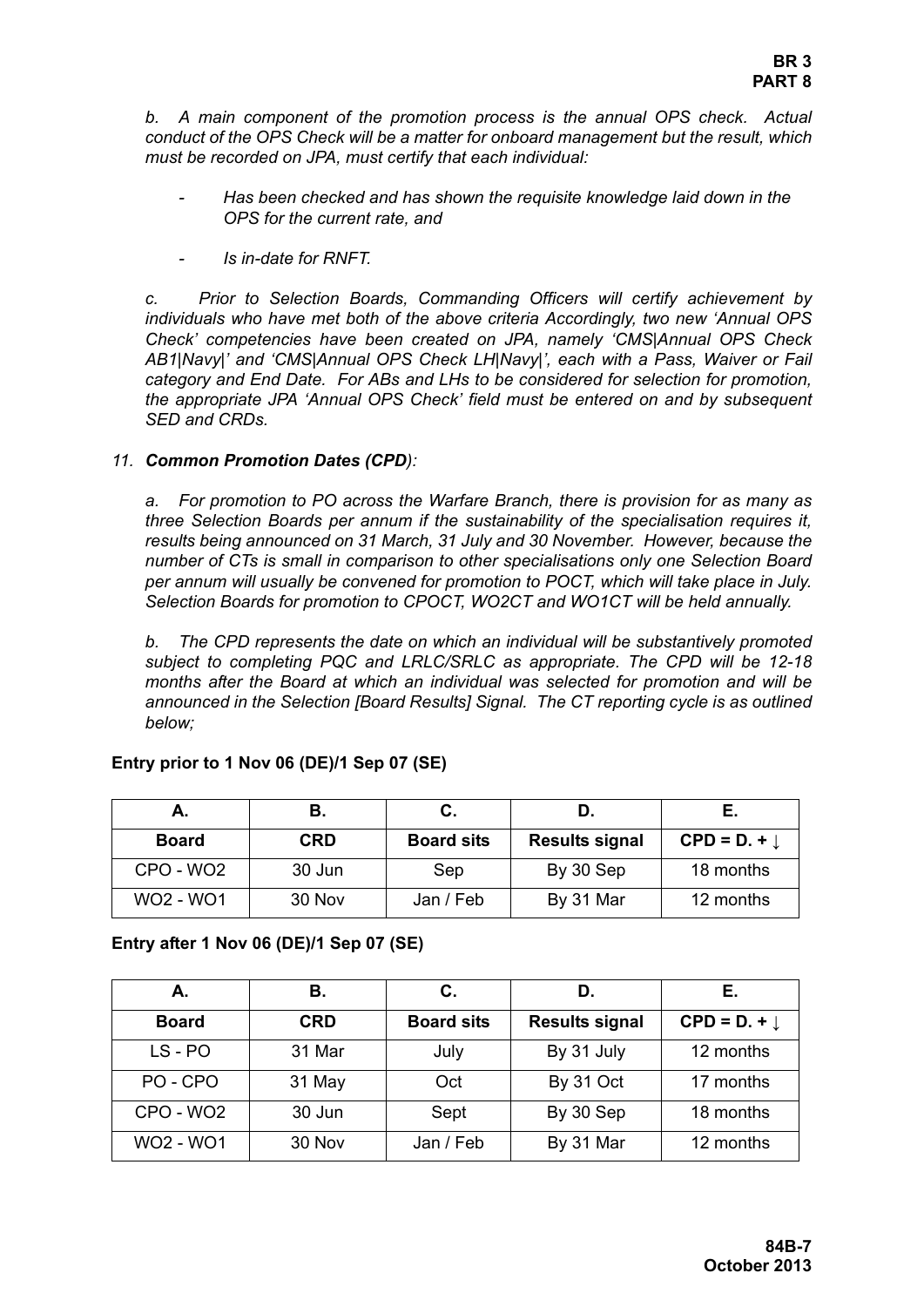# <span id="page-7-0"></span>*12. Advanced Incremental Progression (AIP):*

*a. The maximum amount of AIP that can be acquired in a rating's career is 24 months, which is normally split into two separate periods of 12 months.* 

*b. The CT specialisation has allocated two distinct occurrences to trigger AIP under the revised structure:*

- (1) *On promotion to POCT3.*
- (2) *On promotion to CPOCT.*

*NB: For the 'entry prior to 1 Nov 06 (DE)/ 1 Sep 07 (SE) structure, AIP trigger is unchanged as follows;*

- (3) *On becoming a LSCT.*
- (4) *On passing the CPOCT PQE.*

### *13. Qualification Points (QPs):*

*a. QPs are hurdles that are placed at certain points in rating pay ranges to inhibit further incremental progression without professional attainment. The aim of the QP is to encourage career progression whilst discouraging low levels of professional development.* 

*b. For the CT specialisation, a QP has been set at the AB-LH level. This will effectively hold CTs at increment level 2. To pass it, and progress to incremental level 3, OPS must be achieved by completion of CT Task Book 2. If a QP can not be achieved due to the exigencies of the Service, an interim QP may be awarded. In such cases the SCU should be contacted for guidance.*

*14. Education for Promotion. A LH must be educationally qualified to Level 1 Functional Skills and a PO to Level 2 Functional Skills in English and Mathematics or a suitable equivalent for either or both of these qualifications. See Chapter 96 for further information.* 

*15. RNFT (at SED/CRD). Ratings are to be in date RNFT or in possession of either a permanent medical exemption as issued by a Naval Service Medical Board of Survey (NSMBOS) or temporary exemption (as issued by the Commanding Officer) on the appropriate SED/CRD. See Para 6720.*

*16. RNFT (at CPD). Ratings are to be in date RNFT or in possession of either a permanent medical exemption as issued by a NSMBOS or temporary exemption (as issued by the Commanding Officer) on the appropriate CPD. See Para 6720.* 

*17. Failure to Complete Professional and/or Leadership Course. Refer to Para 6716 for rules on the impact on a rating's promotion if he/she fails to complete PQC and/or LRLC/SRLC before CPD or within 12 months of CPD as a result of service reasons, non-service reasons (outwith control) or non-service reasons (within control).*

<sup>3.</sup> Sideways Entrants who have already been granted an AIP will **not** qualify for this increment.